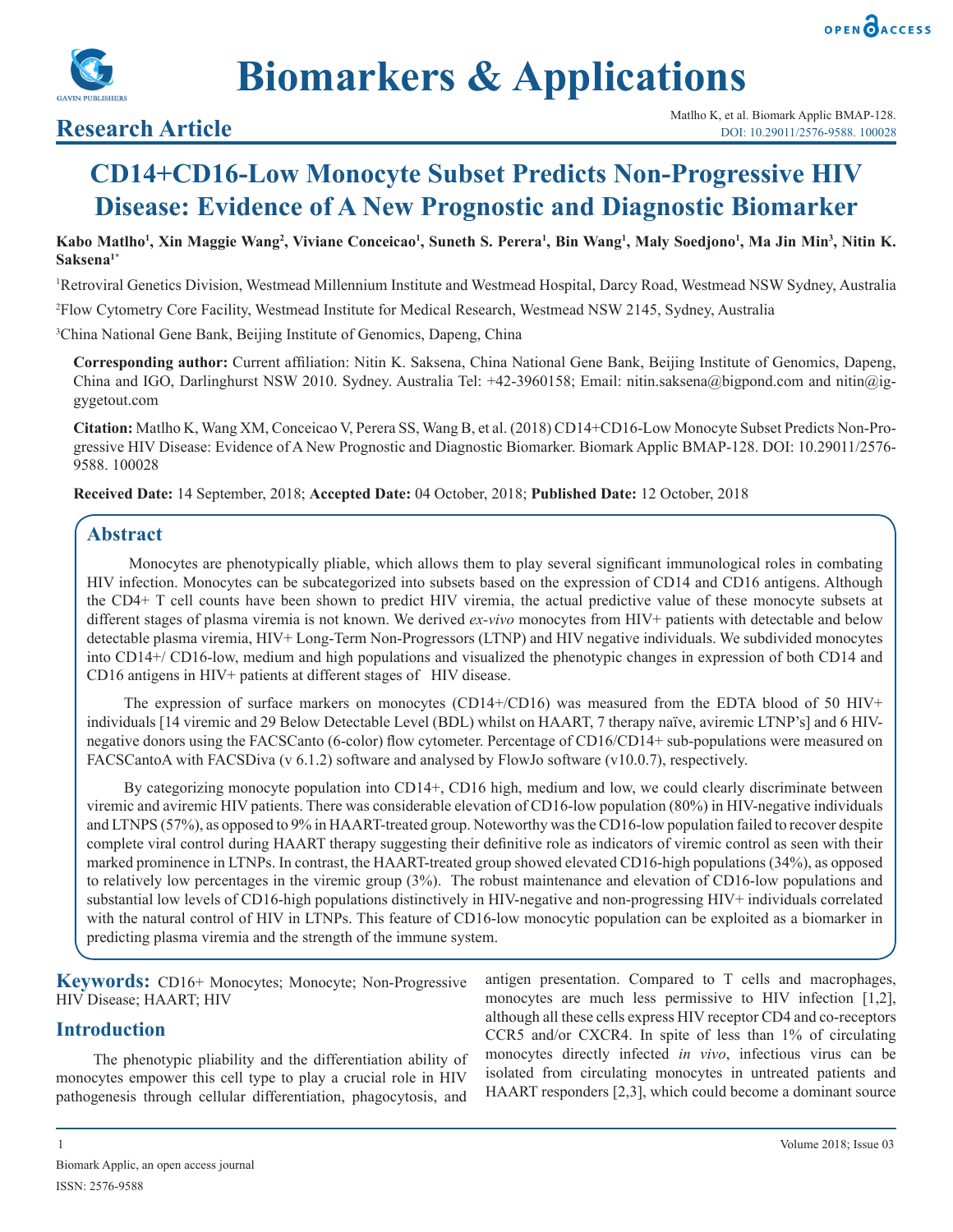of plasma virus in HAART responders in whom HIV replication in activated T cells is blocked [4]. In addition, monocytes represent an important cellular reservoir by harboring and trafficking HIV into various tissue compartments through differentiating into tissue macrophages or dendritic cells, which enable productive HIV replication [4]. Furthermore, undifferentiated monocytic precursor cells, such as CD34+ progenitor cells, may be infected with HIV and pass on the virus to progeny monocytes and keep on renewing the viral pool in peripheral blood monocytes [5,6]. Monocyte subpopulations exist with differing levels of maturation and functions. Monocytes that express CD14, the LPS receptor, and CD16, the Fcylll receptor, are a mature population of cells that are highly susceptible to HIV.

Based on these sub-populations, monocytes can be subcategorized into subsets based on the surface expression of CD14 and CD16 antigens. CD14+CD16+ monocytes are present in significantly greater numbers in HIV-infected people, despite viral suppression, in contrast to individuals without HIV, but the modulation of such populations, as we have visualized by subcategorizing, has never been looked into at various stages of HIV disease. Although the CD4+ T cell counts have been shown to predict HIV viremia, the actual predictive value of surface antigen changes on monocytes, particularly CD16 at different stages of plasma viremia has also not been evaluated. In this study, we have derived *ex vivo* monocytes from HIV positive patients with detectable (84-231,000 copies of HIV RNA/ml plasma) and Below Detectable Levels (BDL) of plasma viremia (<40 copies of HIV RNA/ml plasma), HIV negative individuals and therapy naïve HIV+ Long-Term Non-Progressors (LTNP) who have been infected with HIV for >25 years, remained therapy naïve and have maintained below detectable levels of plasma viremia throughout the course of infection. Since CD14+CD16+ monocytes represent an important heterogeneous cell population that is often targeted, particularly for HIV-1 entry, we evaluated the effects of HIV infection and distinct subsets of ex-vivo-derived CD16+ monocytes. We subdivided monocytes into CD14+CD16-high, CD14+CD16-medium and CD14+CD16-low populations and visualized the phenotypic changes in expression of CD16 antigen in CD14+ monocytes in HIV+ patients during different stages of plasma viremia.

# **Methods and Materials**

#### **Derivation and Processing of** *Ex-Vivo* **Monocytes from HIV Patients**

The human Peripheral Blood Mononuclear Cells (PBMCs) were obtained from the EDTA blood of 50 HIV positive individuals [14 viremic patients; 29 BDL on Highly Active Antiretroviral Therapy (HAART) and 7 therapies naïve, aviremic LTNPs] and 4 HIV negative donors (See Table 1 and supplementary File 1 for Patient clinical details and raw Excel data). The work was cleared by the human Ethics Committee of the Sydney West Western Area Health Research Committee, Westmead Hospital, Sydney, NSW. Australia. All blood samples were collected strictly after individual informed written consent.

| <b>Patient</b>                                                                      | CD4+Tcell | CD8+T cell | <b>Plasma Viral Load (copies)</b> |  |  |  |  |  |
|-------------------------------------------------------------------------------------|-----------|------------|-----------------------------------|--|--|--|--|--|
| <b>Groups</b>                                                                       | count     | count      | RNA/mL plasma)                    |  |  |  |  |  |
|                                                                                     |           |            | <40copiesRNAwhileon               |  |  |  |  |  |
| BDL                                                                                 | 595       | 832        | treatment                         |  |  |  |  |  |
| Viremic                                                                             | 380       | 987        | Variable                          |  |  |  |  |  |
|                                                                                     |           |            | $\leq$ 40 copies RNA with no      |  |  |  |  |  |
| <b>LNTP</b>                                                                         | 665       | 846        | treatment                         |  |  |  |  |  |
| *Individual plasma viral loads and cell counts for all the patients are<br>shown in |           |            |                                   |  |  |  |  |  |

**Table 1:** Clinical profile showing cell counts and plasma viremia levels of patient groups.

### **Immuno-Staining and Flow Cytometry Analysis on Human Peripheral Blood Mononuclear Cells Samples**

A two-color antibody panel was used to identify the CD14 and CD16 antigen expression on monocytes. Cells were ficolled and stained with CD14-PE (BD Biosciences, Australia) and CD16-Alex Fluor 647 (BD Biosciences, Australia) for 20 min at 40C. Following washing with PBS, cells were fixed with (2% Paraformaldehyde) for 10 Min at room temperature, washed and then re suspended in PBS before flow cytometry. Flow cytometry was performed on a Canto A cytometer (BD Biosciences, Australia) using DIVA 6.1.2 software (BD Biosciences). Monocyte population was first identified by FSC and SSC dot plot. Following gating on the CD14 positive population, based on the fluorescent intensity, CD16 expression on CD14 positive monocytes was divided into three groups, CD16-low, CD16-med and CD16-high. The same gating strategy was used across all samples. Percentages of three CD16 populations were analyzed by FlowJo software (v10.0.7; Treestar, USA).

### **Statistical Analysis**

Results are expressed as mean  $\pm$  standard error. Differences among groups were measured using Student's t test with onetailed distribution and two sample equal variance test, P<0.05 was considered significant. The relationship of CD16 with CD4 count and viral load was determined by the correlation coefficient with the formula shown below.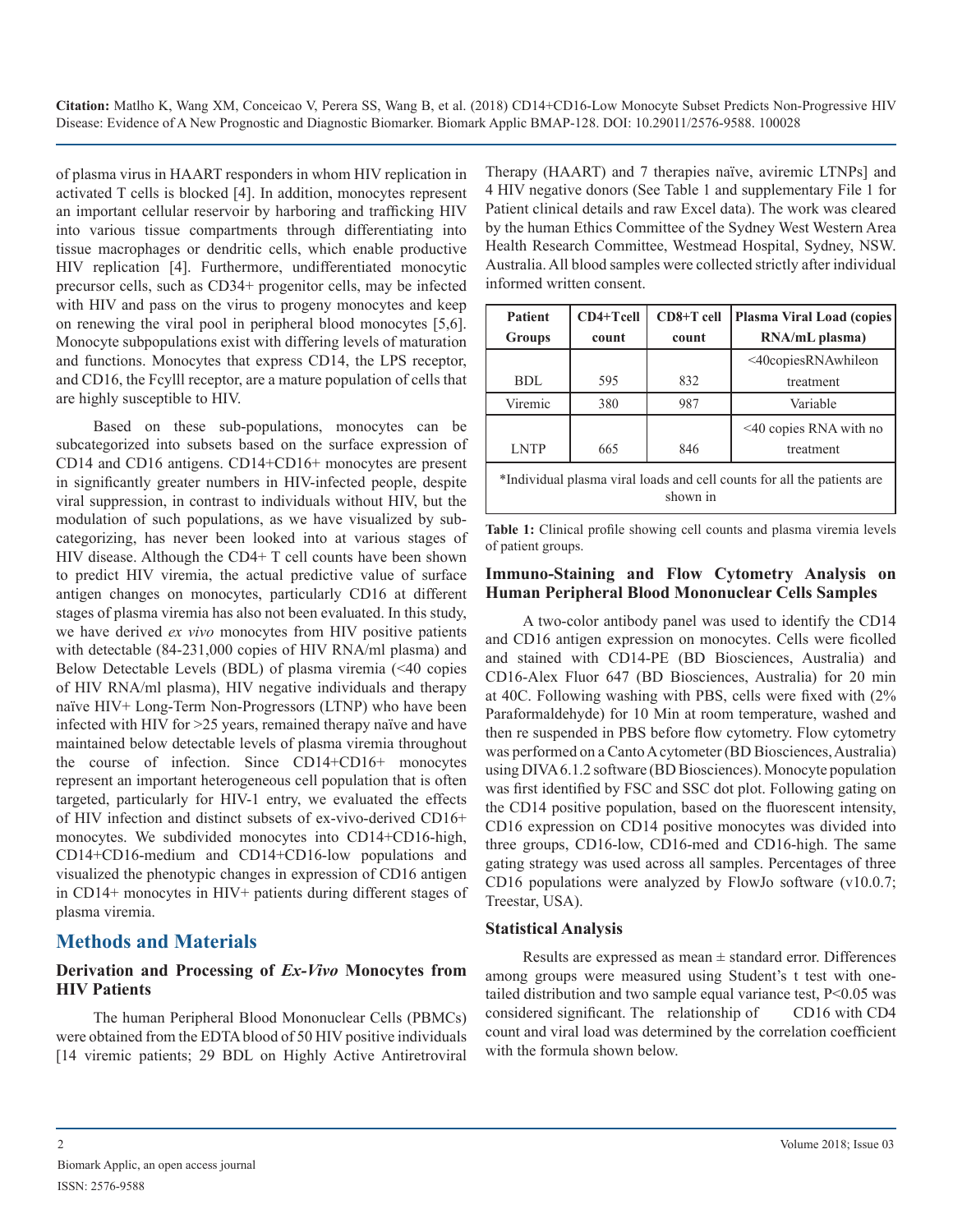$$
Correl(X,Y) = \frac{\sum (x - \overline{x})(y - \overline{y})}{\sqrt{\sum (x - \overline{x})^2 \sum (y - \overline{y})^2}}
$$

#### **Results**

By categorizing monocyte population into CD14+CD16 high, CD14+CD16-medium and CD14+CD16-low, we could discriminate between viremic and aviremic HIV patients (Figure 1). There was considerable elevation of CD14+CD16-low population (80%) in HIV-negative individuals and 57% in LTNPS (p<0.0114), as opposed to 8% in HAART-treated viremic and aviremic (BDL) groups (BDL vs neg P<0.0000374 and Viremic vs neg P<0.0000056) (Figure 2, Table 3). Notable was that the CD14+CD16-low population never recovered despite complete viral control during HAART in the BDL group, suggesting their low levels as definite indicators of quality of monocyte in BDL and viremic groups when compared against their elevated levels in the LTNPs, who control the plasma virus naturally (LTNP vs BDL p<0.0075102 and LTNP vs Viremic p<0.0015809). Moreover, the HAART-treated groups (viremic and BDL) were also characterized by the elevated levels of CD14+CD16-high population (33 and 45%, respectively) (Figure 2, Table 2,3), when compared against LTNPs (BDL vs LTNP p<0.0000180 and Viremic vs LTNP p<0.0009354) and negative controls, which showed low levels of CD14+CD16-high populations. Although LTNPs were comparable in the expression of CD14+CD16-high populations with HIV negative donors (p<0.6796), they could be segregated from LTNPs based on CD14+CD16-medium and CD14+CD16-low populations (p<0.0048514 and p<0.0114045, respectively) (Table 3).



**Figure 1:** The representative flow cytometry dot pots showing the gating strategy of discriminating the CD14+CD16high, CD14+CD16-medium and CD14+CD16-low populations in HIV patients at different stages of plasma viremia compared to the HIV negative healthy donors.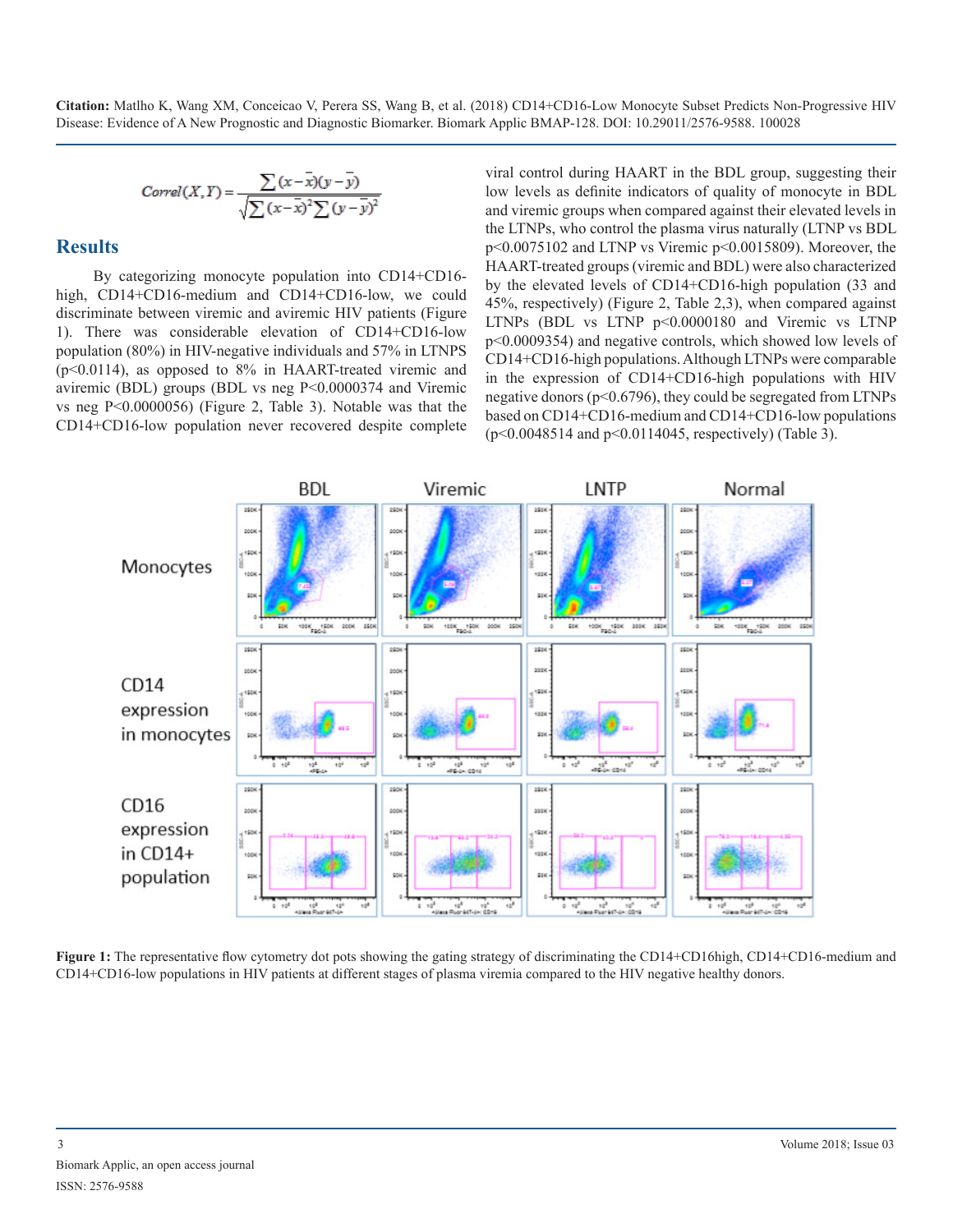

**Figure 2**: Histogram showing comparative analysis of CD14+CD16-high (blue), CD14+CD16- medium (brown) and CD14+CD16-low (green) populations in HIV patients at different stages of viremia compared to the normal donors. \* Indicates P value <0.05 compared individual CD16 populations in HIV patients to the negative controls accordingly. # Indicates P value <0.05 compared individual CD16 populations in BDL and Viremic patients to the LTNP patients accordingly.

| <b>Patient Group</b>                                                       | $CD16$ high         | CD16med           | CD16low           |  |  |  |  |
|----------------------------------------------------------------------------|---------------------|-------------------|-------------------|--|--|--|--|
| BDL                                                                        | 44.73 (1.99-84.8)   | 47.17 (14.4-84.3) | $8.05(0.55-31.6)$ |  |  |  |  |
| Viremic                                                                    | 33.71 (8.67-56.2)   | 57.50 (42-75.2)   | 8.81 (0.92-35.5)  |  |  |  |  |
| <b>LNTP</b>                                                                | $4.35(0.226 - 7.8)$ | 31.36 (12.5-42.7) | $64.2(49.5-86.3)$ |  |  |  |  |
| $4.97(3.82 - 7.45)$<br>$14.97(7.59-21.2)$<br>79.90 (71.2-87.9)<br>Negative |                     |                   |                   |  |  |  |  |
| *Please refer to Figure 1 for data analysis                                |                     |                   |                   |  |  |  |  |

**Table 2:** Mean percentages of CD16 high, Medium and Low monocyte populations in different HIV groups and Negative healthy group.

|                    | $CD16$ high | CD16med    | CD16low    |
|--------------------|-------------|------------|------------|
| BDL vs Neg         | 0.00000005  | 0.00001252 | 0.00003744 |
| Viremic vsNeg      | 0.0000057   | 0.0000125  | 0.0000056  |
| LNTP vs Neg        | 0.6796310   | 0.0048514  | 0.0114045  |
| <b>BDL</b> vs LNTP | 0.0000180   | 0.0588265  | 0.0075102  |
| Viremis vs LNTP    | 0.0009354   | 0.0000066  | 0.0015809  |

**Table 3:** Inter-group statistical comparison of CD16 high, medium and low monocytes populations between different disease groups.

From these data two significant aspects of phenotypic regulation of monocytes are clear that the high levels of CD14+CD16- low and low levels CD14+CD16-high of populations characterize LTNPs and HIV-negative individuals implying that although the LTNPS are closer to HIV negative individuals when compared against the viremic and BDL groups, they could be segregated from each other by both CD14+CD16-medium and -low populations. Secondly, that the CD14+CD16-low and - high populations of monocytes were strong and reliable indicators of

plasma viremia, immune deterioration and the quality of monocytes during viremia. It also raises the possibility that this phenotypic modulation in monocyte may also be linked to the deterioration in quality of monocytes, which even fails to recover despite HAART as apparent in BDL HIV patients on HAART.

We also evaluated, if this modulation in monocytic subset was linked to CD4+T cell counts, but we obtained inverse relationship between monocytic deterioration and CD4+T cells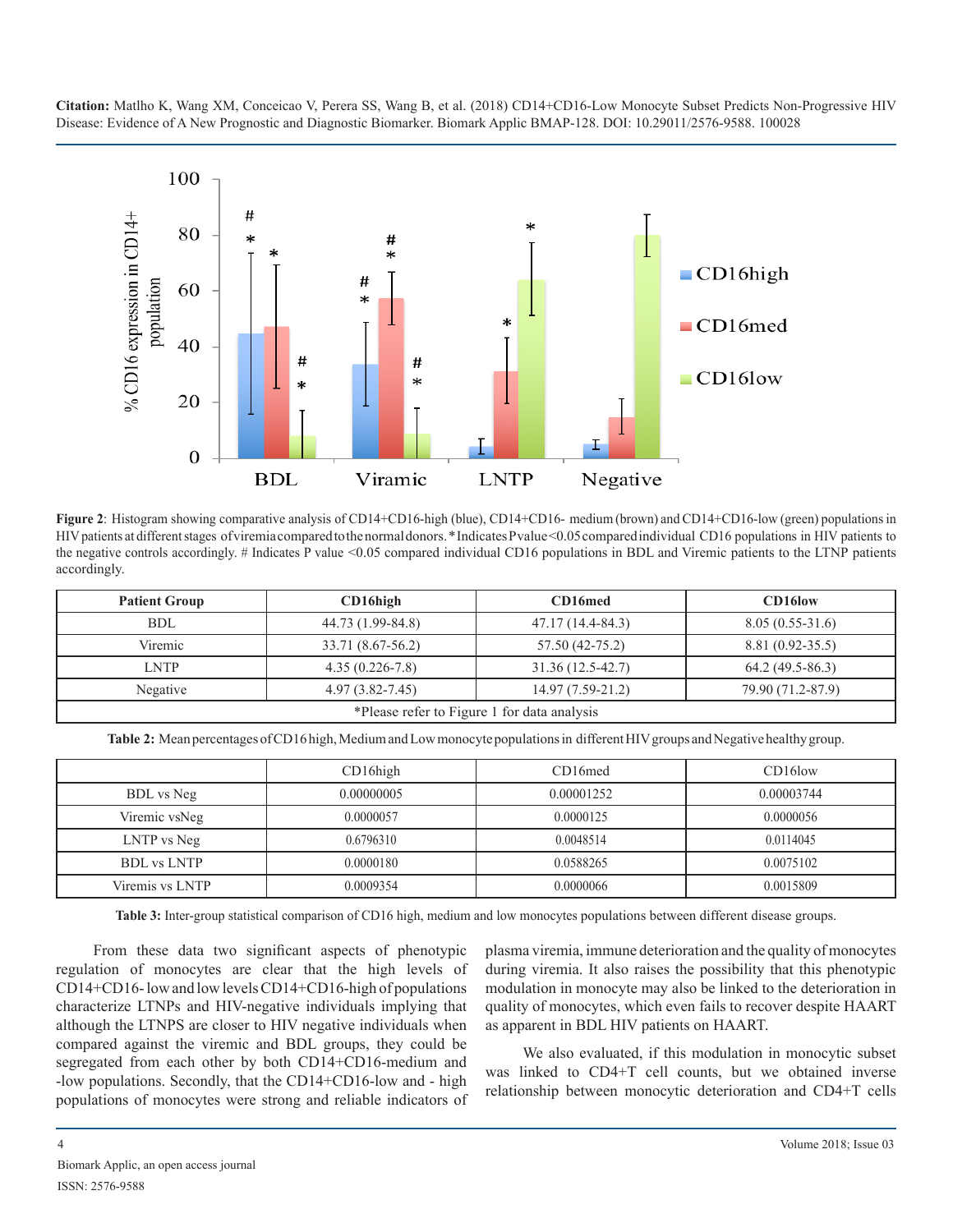counts. The correlation between CD16-med vs CD4 count was 0.31176704 for the BDL group, while in Viremic group the CD16 high vs CD4 count showed p value of 0.42996958, with R2 values for both groups at 0.0972; 0.18487, respectively, suggesting that monocytic deterioration has less bearing on overall CD4+ T cell counts (supplementary file 1).

# **Discussion**

Quality of monocyte subsets and their modulation *in vivo* plays a vital role in guiding immune responses during HIV infection [7]. The data shown in our study not only highlights the significance of CD16+ monocytes in HIV infection but also demonstrates the vital dynamics of these monocyte subsets exhibited in viral suppression and disease progression. This novel way of visualizing the trichotomy between low, medium and high subsets of CD14+CD16+ monocytes from HIV- and HIV+ groups has allowed us for the first time in elucidating not only the immunologic relationship they hold with different stages of HIV disease, but also their association with the natural control of HIV disease in therapy naïve Elite Controllers (EC)- a phenomenon not shown previously. We believe that this could offer new insights into the roles of innate immunity in HIV pathogenesis, underpinning their role as new biomarkers in HIV disease diagnosis and prognosis.

There is a significant rise in the proportions of nonclassical monocytes in HIV-1 disease [8,9]. This heterogeneous subset which represents a minor sub-population of monocytes in healthy individuals, increases in peripheral blood and may represent up to 40% of total circulating monocytes during HIV infection and in patients with AIDS [9]. An important goal in clinical manifestation and diagnosis of HIV infection is to find laboratory parameters to monitor the disease progression. By further diversifying the established classification of non-classical and intermediate monocytes population into three subsets based of on CD16+ antigen, we sub categorized them into low, medium and high clusters. Through this way of visualizing, we could clearly discriminate between viremic and aviremic HIV patients (Figure 1 and Table 3). There was considerable and statistically significant elevation of CD14+CD16-low population (80%) in HIV-negative individuals in comparison to  $57\%$  in the LTNPs ( $p<0.0114$ ). In contrast, it was only 8% in HAART-treated viremic and aviremic groups (BDL vs neg P<0.0000374 and Viremic vs Negatives P<0.0000056) (Figure 2 and Table 2,3).

Notably, the CD14+CD16-low population never recovered despite complete viral control during HAART in the BDL group, suggesting their low levels as definite indicators of quality of monocyte in the BDL and viremic groups when compared against their high levels in the LTNPs, who control the plasma virus naturally (LTNP vs BDL p<0.0075102 and LTNP vs Viremic p<0.0015809).

And secondly, this also highlights the fact that even in the face of complete control of viremia during HAART, the CD14+CD16-low population failed to recover, suggesting HAART has no bearing on the recovery of this population, which may be one of the underlying reasons for partial immune restoration during HAART.

The robust maintenance and elevation of CD16-low populations and substantially low levels of CD16-high populations distinctively in HIV-negative and non-progressing HIV+ individuals correlated with the natural control of HIV in the LTNPs, thereby demonstrating the ability of this subset in predicting the strength of the immune system at different stages of HIV disease and their possible role in innate immunity. Further comparing CD16-low population at complete control of plasma viremia under HAART as opposed to its natural control in LTNPs, it appears that the quality of immune cells and the overall strength of the immune system is vital for this cell subset, and even a little virus compromises their quality. This fact emerges from the comparison of LTNPs with HIV-negative individuals, where the difference becomes apparent despite the two groups sharing closeness. This further suggests that LTNPs may maintain therapy naïve and virus-free status, the overall numbers of CD16-low population in the blood can serve not only as excellent indicators of even very low and below detectable levels viremic states as seen in case of LTNPs, but also in stratifying individuals based on the strength of their immune system.

Further to this, the HAART-treated groups (viremic and BDL) were also characterized by elevated levels of CD14+CD16-high populations (45% and 33% respectively) (Figure 2 and Table 2), when compared against LTNPs (BDL vs LTNP p<0.0000180 and Viremic vs LTNP p<0.0009354) and negative controls, who displayed low levels of CD14+CD16-high populations. Although LTNPs were comparable in the expression of CD14+CD16-high populations with HIV negative donors (p<0.6796), the HIV- donors could only be segregated from the LTNPs based on CD14+CD16 medium and CD14+CD16-low populations (p<0.0048514 and p<0.0114045, respectively) (Figure 2 and Table 3), suggesting a clear demarcation between HIV- and HIV+ individuals, raising a possibility of subliminal infection in LTNPs which is under a tight natural control.

Furthermore, HIV infectivity correlated with elevated CD16 mediium monocytes population, underscoring the distinction between HIV positive patients and negative individuals, which was highlighted to a measurable extent by the expression of CD16 medium population relatively pronounced in the HIV+ group 47% (BDL) and 58% (Viremic), as opposed to 39% (LNTP) and 15% (healthy donors)- the HIV negative group, implying the functional relevance of CD16-low and CD16-med monocytic populations in discriminating LTNPs from the negative donors. Thus, for the maintenance of the LTNP status, it was the high levels of CD16 low and low-levels of CD14 CD16-high appeared essential, which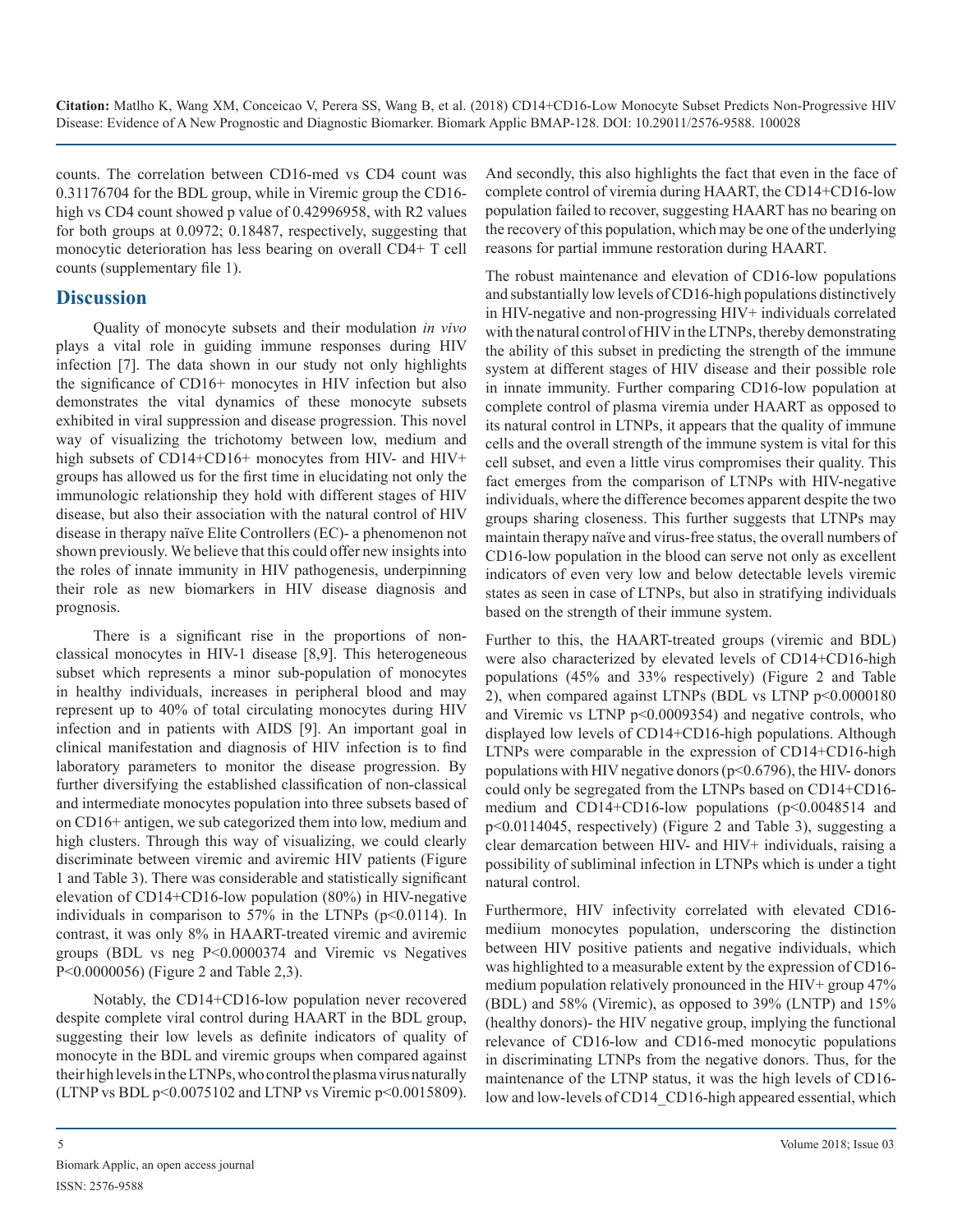essentially coincides with the levels HIV- healthy individuals.

Theiblemont et al., (1995) [9] suggested that IN HIV Infection the expansion of CD14 low CD16 high monocyte subset, which produce high amount of TNF-alpha and IL-1 alpha may participate in the immune dysfunction observed during HIV infection. Thus their elevated levels in patients with viremia, is consistent with our data. Also consistent is their low levels in healthy individuals, in addition to LTNPs-which Thieblemont et al., did not show. The CD14lowCD16high circulating monocytes co-express MAX.1, p150, 95 and HLA- DR, which are typical of tissue macrophage markers. These cells also express higher levels of Intracellular Interleukin (IL)-1 alpha and Tumor Necrosis Factor (TNF)-alpha than the CD14highCD16low monocyte population from the same patients, which could form the biological basis of natural viremia control in LTNPs as seen our study.

### **Conclusions**

The robust maintenance and elevation of CD14+CD16 low populations and low levels of CD14+CD16-high populations uniquely in HIV-negative and non-progressing HIV+ individuals correlate with natural control of HIV in LTNPs and is able to predict viremia, strength of the immune system and quality of both monocytes and T cells. LTNPs and HIV-negative individuals could be segregated based on CD14+CD16-medium populations, and despite the elevation of this population in the BDL and viremic groups, they significantly differed from LTNPs (p<0.0000066), suggesting possible differences in the quality of these monocytes in the LTNP group. These data may allow the development of new diagnostic and prognostic tools for the prediction of HIV disease staging in HIV patients.

# **Financial and Competing Interest Disclosure**

NKS is thankful to the NHMRC Development grant for funding the project. Viviane Conceicao is thankful to the University of Sydney for A University of Sydney Postgraduate Award (IUPA) scholarship and Westmead Medical Research Foundation for a topup grant. SP is thankful to the Arin Apcarin WMI Scholarship for his work. The authors have no other relevant affiliations or financial involvement with any organization or entity with a financial interest in or financial conflict with the subject matter or materials discussed in the manuscript apart from those disclosed. No writing assistance was utilized in the production of this manuscript.

# **References**

- 1. [Lewin SR, Kirihara J, Sonza S, Irving L, Mills J, et al. \(1998\) HIV-1](https://www.ncbi.nlm.nih.gov/pubmed/9619803)  DNA and mRNA concentrations are similar in peripheral blood mono[cytes and alveolar macrophages in HIV- 1-infected individuals. AIDS](https://www.ncbi.nlm.nih.gov/pubmed/9619803) [12: 719-727.](https://www.ncbi.nlm.nih.gov/pubmed/9619803)
- 2. [McElrath MJ, Pruett JE, Cohn ZA \(1989\) Mononuclear phagocytes of](https://www.ncbi.nlm.nih.gov/pubmed/2492110)  blood and bone marrow: comparative roles as viral reservoirs in hu[man immunodeficiency virus type 1 infections. Proc Natl Acad Sci U](https://www.ncbi.nlm.nih.gov/pubmed/2492110)  [S A 86: 675-679.](https://www.ncbi.nlm.nih.gov/pubmed/2492110)
- 3. [Crowe SM, Sonza S \(2000\) HIV-1 can be recovered from a variety of](https://www.ncbi.nlm.nih.gov/pubmed/10985250)  cells including peripheral blood monocytes of patients receiving highly [active antiretroviral therapy: a further obstacle to eradication. J Leukoc](https://www.ncbi.nlm.nih.gov/pubmed/10985250)  [Biol 68: 345-350.](https://www.ncbi.nlm.nih.gov/pubmed/10985250)
- 4. [Zhu T \(2002\) HIV-1 in peripheral blood monocytes: an underrated viral](https://www.ncbi.nlm.nih.gov/pubmed/12205054)  source. J Antimicrob Chemotherapy. 50: 309-311.
- 5. [Alexaki A, Liu Y, Wigdahl B \(2008\) Cellular reservoirs of HIV-1 and](https://www.ncbi.nlm.nih.gov/pubmed/18855649)  their role in viral persistence. Curr HIV Res. 6: 388-400.
- 6. [Alexaki A, Wigdahl B \(2008\) HIV-1 infection of bone marrow he](https://www.ncbi.nlm.nih.gov/pubmed/19112504)matopoietic progenitor cells and their role in trafficking and viral dis[semination. PLoS Pathog 4: e1000215.](https://www.ncbi.nlm.nih.gov/pubmed/19112504)
- 7. [Perera SS, Saksena NK \(2012\) Innate, adaptive and Intrinsic immunity](http://thescipub.com/pdf/10.3844/ajidsp.2012.132.148)  in Human immunodeficiency virus infection. American Journal of Infec[tious Diseases 8: 132-148.](http://thescipub.com/pdf/10.3844/ajidsp.2012.132.148)
- 8. [Lien E, Aukrust P, Sundan A, Müller F, Frøland SS, et al. \(1998\) Ele](https://www.ncbi.nlm.nih.gov/pubmed/9731066)vated levels of serum-soluble CD14 in human immunodeficiency virus [type 1 \(HIV-1\) infection: correlation to disease progression and clinical](https://www.ncbi.nlm.nih.gov/pubmed/9731066)  [events. Blood. 92: 2084-2092.](https://www.ncbi.nlm.nih.gov/pubmed/9731066)
- 9. [Thieblemont N, Weiss L, Sadeghi HM, Estcourt C, Haeffner-Cavaillon](https://www.ncbi.nlm.nih.gov/pubmed/8566032)  N (1995) CD14lowCD16high: a cytokine-producing monocyte subset [which expands during human immunodeficiency virus infection. Eur J](https://www.ncbi.nlm.nih.gov/pubmed/8566032)  [Immunol 25: 3418-3424.](https://www.ncbi.nlm.nih.gov/pubmed/8566032)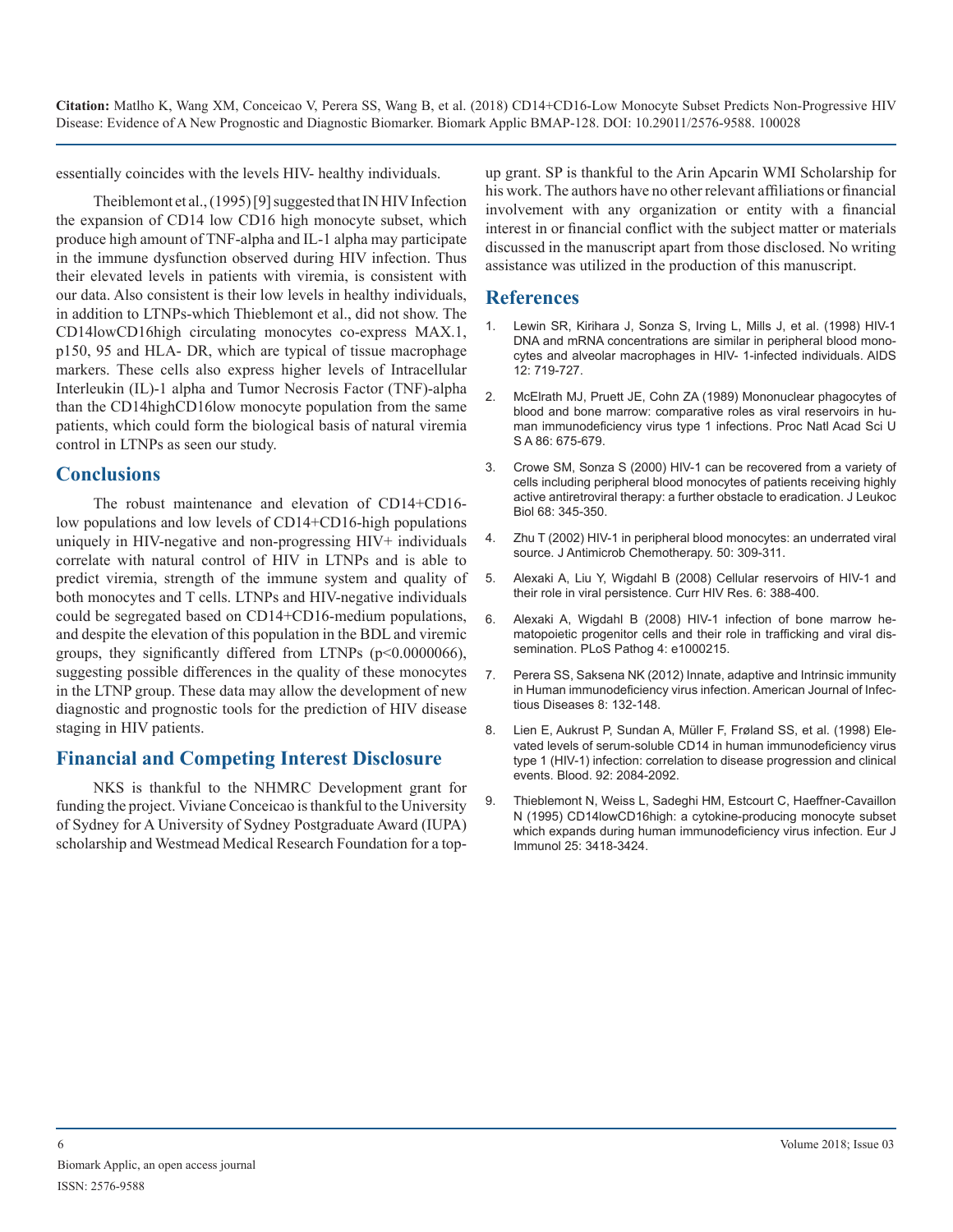| <b>SUPPLEMENTARY DATA</b>                                               |      |      |       |                                  |                  |                                    |  |  |  |
|-------------------------------------------------------------------------|------|------|-------|----------------------------------|------------------|------------------------------------|--|--|--|
| CD16high CD16med CD16low Viral load (Log10)                             |      |      |       |                                  |                  |                                    |  |  |  |
| 1: ANCR CD14-PE+CD16AF647.fcs                                           | 24.2 | 62.2 | 13.6  | 2.0:107                          | 194              | 1642Viremic                        |  |  |  |
| 3: BN- CD14-PE+CD16AF647.fcs                                            | 1.99 | 66   | 31.6  | <b>BDL</b>                       | 476              | 571BDL                             |  |  |  |
| 5: BERA- CD14-PE+CD16-AF647.fcs                                         | 34.5 | 63.9 | 1.6   | 4.4:22900                        | 320              | 1109Viremic                        |  |  |  |
| 7: BW-CD14-PE+CD16AF647.fcs                                             | 4.35 | 19.4 | 76.2  | Normal<br>control                |                  | Negative                           |  |  |  |
| 9: BrAl-CD14-PE+CD16-AF647.fcs                                          | 66.6 | 30.8 | 2.53  | <b>BDL</b> <40                   | 682              | 946BDL                             |  |  |  |
| 11: BRJU-CD14-PE+CD16-AF647.fcs                                         | 73   | 24.2 | 2.84  | <b>BDL</b>                       | 706              | 706BDL                             |  |  |  |
| 13: CRBR-Cd14-PE+CD16-AF647.fcs                                         | 7.06 | 66.7 | 26.2  | <b>BDL</b>                       | 363              | 1597BDL                            |  |  |  |
| 15: DEBR-CD14-PE+CD16AF647.fcs                                          | 75.3 | 19.8 | 4.81  | BDL<40                           | 45               | 566BDL                             |  |  |  |
| 17: DIJA-CD14-PE+CD16AF647.fcs                                          | 8.67 | 55.9 | 35.5  | 84                               | 222              | 1112Viremic                        |  |  |  |
| 19: DRJ-CD14-PE+CD16AF647.fcs                                           | 2.32 | 73.9 | 23.7  | <b>BDL</b>                       | 515              | 1576BDL                            |  |  |  |
| 21: EL-CD14-PE+CD16_AF647.fcs                                           | 40.4 | 53   | 6.62  | $1.9:91$ n/a                     | n/a              | Viremic                            |  |  |  |
| 23: GaWa CD14-PE+CD16-AF647.fcs                                         | 49.6 | 48.3 | 2.04  | $\operatorname{BDL}$             | 435              | 435BDL                             |  |  |  |
| 25: GTPCD14-PE+CD16AF647.fcs                                            | 20.3 | 65.1 | 14.6  | 231000                           | $\boldsymbol{7}$ | 318Viremic                         |  |  |  |
| 27: Gar CD14-PE+CD16-AF647.fcs                                          | 8.72 | 61.9 | 29.4  | <b>BDL</b><br>BDL<40<br>3.2:1690 | 437              | 494BDL BDL<br>$\operatorname{BDL}$ |  |  |  |
| 29: GS CD14-PE+CD16-AF647.fcs                                           | 61.6 | 36.2 | 2.19  |                                  | 338              | 520                                |  |  |  |
| 31: Gh G CD14-PE+CD16-AF647.fcs                                         | 30.7 | 57.6 | 11.7  |                                  | 368              | 1472                               |  |  |  |
| 33: GWJ CD14-PE+CD16AF647.fcs                                           | 31.8 | 66.2 | 2.02  | 4.1:13800<br>n/a                 | n/a              | Viremic                            |  |  |  |
| 35: H CD14-PE+CD16-AF647.fcs                                            | 59.6 | 36.1 | 4.28  | <b>BDL</b>                       | 615              | 315BDL                             |  |  |  |
| 37: HAR CD14-PE+CD16AF647.fcs                                           | 5.23 | 77.1 | 17.5  | <b>BDL</b>                       | 437              | <b>760BDL</b>                      |  |  |  |
| 39: HK CD14-PE+CD16-AF647.fcs                                           | 43.3 | 53.8 | 2.83  | <b>BDL</b>                       | 443              | 586BDL                             |  |  |  |
| 41: IAK CD14-PE+CD16-AF647.fcs                                          | 69.3 | 29.3 | 1.34  | BDL n/a                          | n/a              | $\operatorname{BDL}$               |  |  |  |
| 43: J CD14-PE+CD16-AF647.fcs                                            | 4.24 | 7.59 | 87.9  |                                  |                  | Negative                           |  |  |  |
| 45: JU Cd14-PE+CD16-AQF647.fcs                                          | 26.2 | 64   | 9.88  | 2.0:104                          | 850              | 975Viremic                         |  |  |  |
| 47: KA CD14-PE+CD16AF647.fcs                                            | 84.8 | 14.4 | 0.82  | <b>BDL BDL</b><br><b>BDL</b>     | 377              | 406BDL BDL<br><b>BDL</b>           |  |  |  |
| 48. KJ CD14-PE+CD16AF647.fcs 51: la wu 700108 CD14-<br>PE+CD16AF647.fcs | 9.96 | 76.8 | 13.2  |                                  | 922              | 1920                               |  |  |  |
| LW 700108 CD14-PE+CD16AF647.fcs                                         | 79.1 | 19.8 | 1.04  |                                  | 592              | 444                                |  |  |  |
| 53: LEJO CD14-PE+CD16AF647.fcs                                          | 23.4 | 62.2 | 14.4  | 4.5:33600                        | 156              | 1672Viremic                        |  |  |  |
| 55: MS CD14-PE+CD16-AF647.fcs                                           | 54.6 | 44.5 | 0.92  | 2.1:121                          | 597              | 760Viremic                         |  |  |  |
| 57: MR CD14-PE+CD16-AF647.fcs                                           | 50.9 | 47.4 | 1.64  | 2.1:120                          | 597              | 688Viremic                         |  |  |  |
| 59: MP CD14-PE+CD16-AF647.fcs                                           | 63.8 | 35.5 | 0.693 | BDL n/a                          | n/a              | <b>BDL</b>                         |  |  |  |
|                                                                         |      |      |       |                                  |                  |                                    |  |  |  |

61: mOJA\_CD14-PE+CD16-AF647.fcs 1 55.9 40.9 3.13 BDL 608 496BDL 63: MOM\_CD14-PE+CD16AF647.fcs 16.7 76.6 6.64 BDL<40 1078 868BDL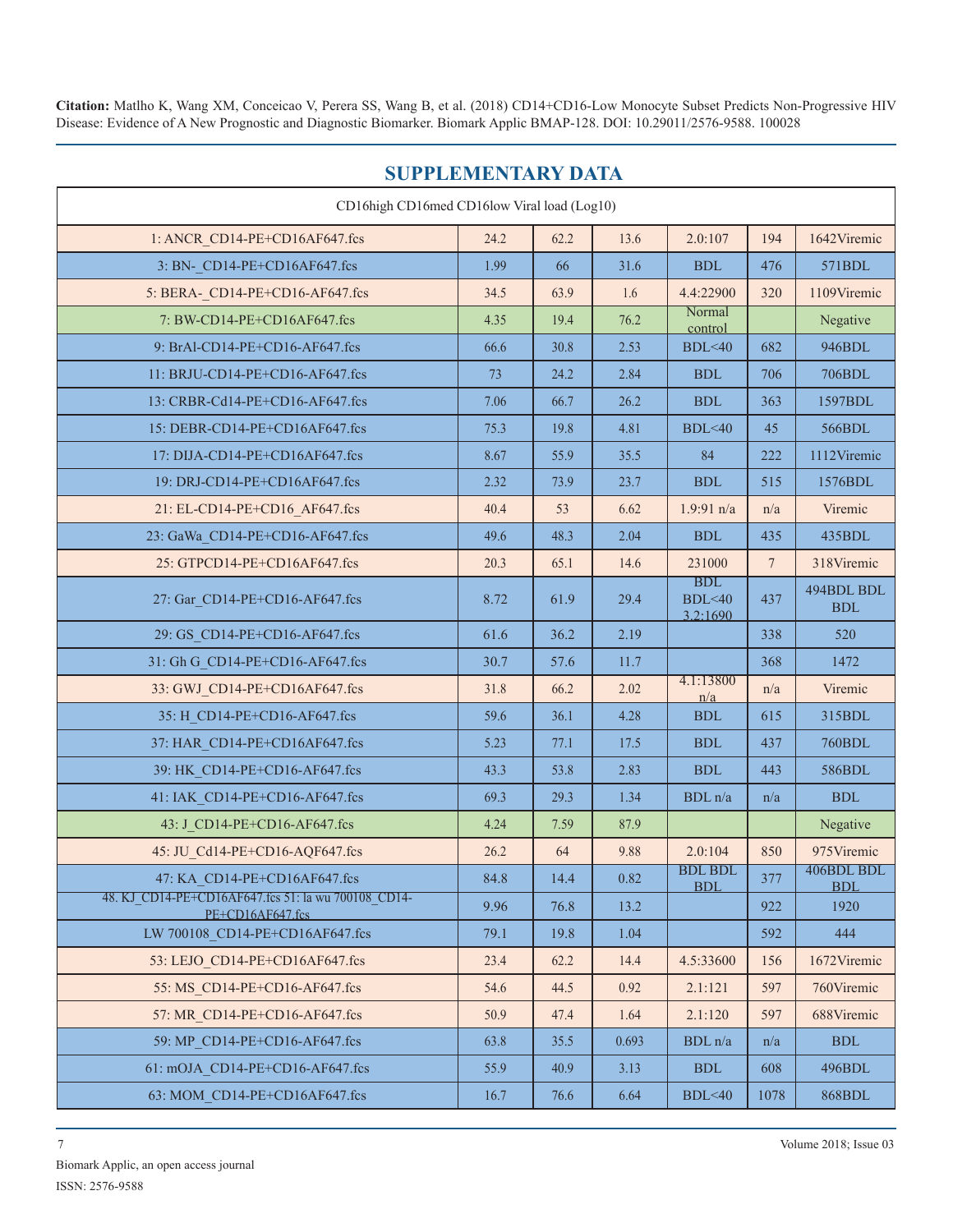| 65: NTTH CD14-PE+CD16AF647.fcs    | $\theta$ | 40.2 | 59.2                         | 4.2:16300         | 271  | 1747LNTP        |
|-----------------------------------|----------|------|------------------------------|-------------------|------|-----------------|
| 67: OK CD14-PE+CD16AF647.fcs      | 42.9     | 52.8 | 4.29                         | 1.6:40            | 520  | 1378Viremic     |
| 69: PH CD14-PE+CD16AF647.fcs      | 6.34     | 39.2 | 54.4                         | ${\rm BDL}$       | 660  | <b>1200LNTP</b> |
| 71: PT CD14-PE+CD16-AF647.fcs     | 83.6     | 15.8 | 0.547                        | BDL n/a           | n/a  | <b>BDL</b>      |
| 73: PG CD14-PE+CD16AF647.fcs      | 7.45     | 21.2 | 71.2                         | normal<br>control |      | Negative        |
| 75: SR CD14-PE+CD16AF647.fcs      | 83.3     | 15.8 | 0.904                        | BDL n/a           | n/a  | <b>BDL</b>      |
| 77: SD CD14-PE+Cd16-AF647.fcs     | 24.9     | 70.7 | 4.36                         | <b>BDL</b>        | 1131 | <b>485BDL</b>   |
| 79: SD CD14-PE+CD16AF647.fcs      | 0.226    | 39   | 60.3                         | <b>BDL</b>        | 669  | 491BDL          |
| 81: SP CD14-PE+CD16AF647.fcs      | 75.2     | 22.6 | 2.18                         | <b>BDL</b>        | 907  | 734BDL          |
| 83: Th CD14-PE+CD16-AF647.fcs     | 52.7     | 46.3 | 1.01                         | BDL<40            | 450  | 868BDL          |
| 85: TO CD14-PE+CD16AF647.fcs      | 49.4     | 47.4 | 3.28                         | BDL < 40<br>n/a   | n/a  | <b>BDL</b>      |
| 87: TY CD14-PE+CD16-AF647.fcs     | 14.4     | 75.2 | 10.4                         | $2.3:192$ n/a     | n/a  | Viremic         |
| 89: ULE CD14-PE+CD16AF647.fcs     | 39.8     | 56.4 | 3.79 <sub>no</sub><br>record |                   |      |                 |
| 91: VJ CD14-PE+CD16-AF647.fcs     | 18.8     | 70.5 | 10.6                         | <b>BDL</b>        | 934  | <b>759BDL</b>   |
| 93: VC CD14-PE+CD16AF647.fcs      | 3.82     | 11.7 | 84.3                         | Normal<br>control |      | Negative        |
| 95: YE CD14-PE+CD16AF647.fcs      | 56.2     | 42   | 1.82                         | 2.1:121           | 235  | 706 Viremic     |
| 97: YK CD14-PE+CD16AF647.fcs      | 3.7      | 84.3 | 11.9                         | BDL n/a           | n/a  | <b>BDL</b>      |
| 99: YY CD14-PE+CD16-AF647.fcs     | 43.4     | 50.6 | 6                            | 3.5:2820          | 487  | 502 Viremic     |
| 101: 15893 CD14-PE+CD16-AF647.fcs | 40.9     | 48.8 | 10.3                         | <b>BDL</b>        | 834  | 1607 BDL        |
| $1: C122$ Double + fcs            | 4.9      | 17.1 | 78                           | 40                | 664  | 920 LTNP        |
| 3: C13 Double + fcs               | 1.14     | 12.5 | 86.3                         | 40                | 760  | 1110 LTNP       |
| 5: C53_Double +.fcs               | 5.48     | 33   | 61.5                         | 40                | 854  | <b>900 LTNP</b> |
| 7: HIPE Double + fcs              | 4.59     | 36   | 59.4                         | 40                | 710  | 1900 LTNP       |
| 9: S24_Double +.fcs               | 7.8      | 42.7 | 49.5                         | 40                | 590  | 1720 LTNP       |
|                                   |          |      |                              |                   |      |                 |

We have divided the groups in to 4 groups as color coded 1. BDL, 2. Viremic , 3. LNTP (Long Term Non Progressors) and 4. Negative.

The spread sheet includes the viral load number as a Logrithmic scale (log10) for each patient. The CD4/CD8 count was also included for each patient. N:B... those highlighted in blue are those that did not have the CD4/CD8 stats available hence (n/a) highlighted in red is that of subjects with high CD16 low percentage. normal range for CD4count (380-1390) normal range for CD8+ T cell count (200-690).

|                                | $CD16$ high | CD16med   CD16low |      | Viral load<br>(Log10) | CD4 count CD8 count |     | Group      | Viral<br>Load<br>(new) |
|--------------------------------|-------------|-------------------|------|-----------------------|---------------------|-----|------------|------------------------|
| $3:$ Bn CD14-PE+CD16AF647.fcs  | 1.99        | 66                | 31.6 | <b>BDL</b>            | 476                 | 571 | <b>BDL</b> | 40                     |
| 9: BrAl CD14-PE+CD16-AF647.fcs | 66.6        | 30.8              | 2.53 | BDL<40                | 682                 | 946 | <b>BDL</b> | 40                     |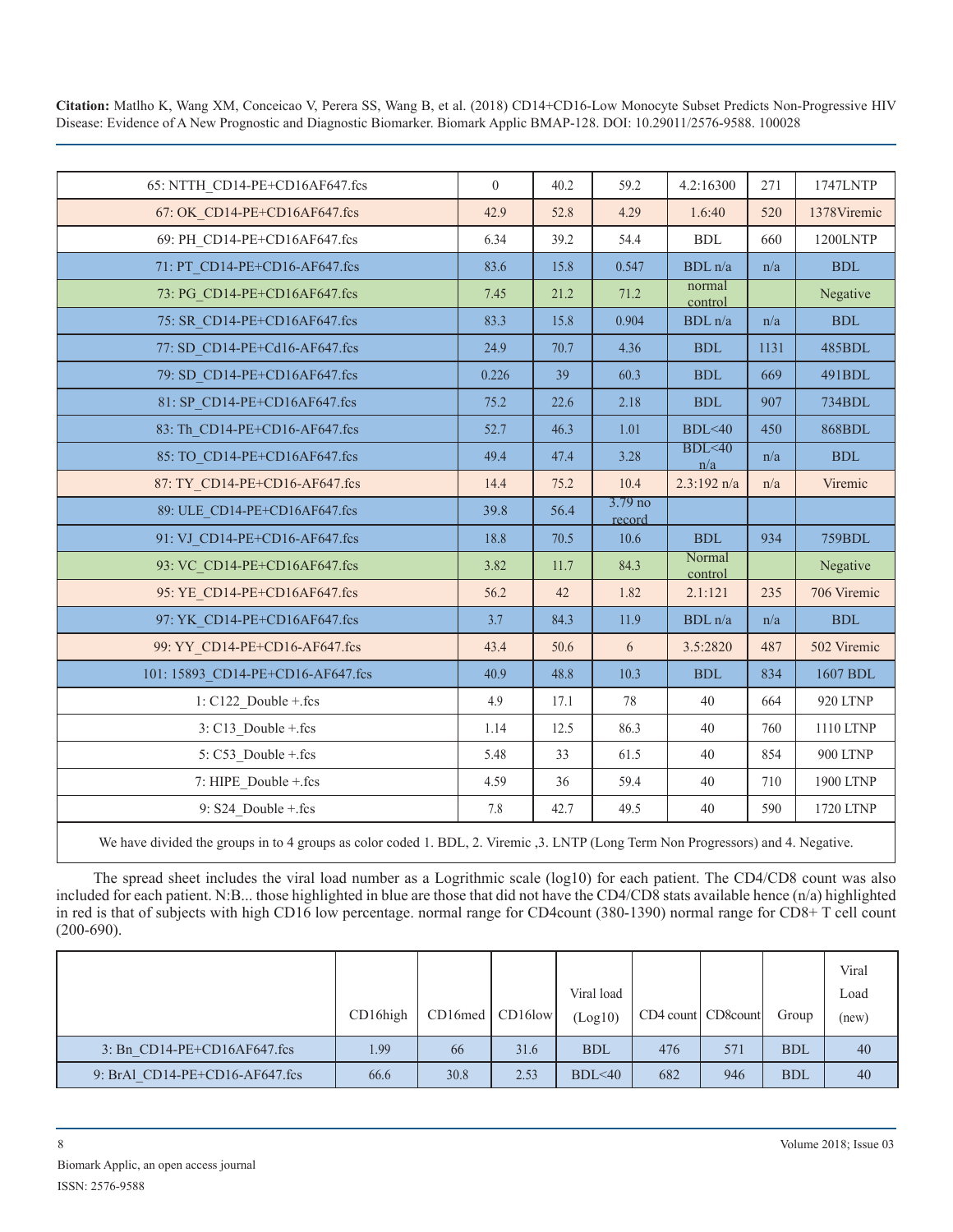| 11: BRJU CD14-PE+CD16-AF647.fcs         | 73   | 24.2 | 2.84  | $\operatorname{BDL}$ | 706             | 706  | <b>BDL</b>           | 40     |
|-----------------------------------------|------|------|-------|----------------------|-----------------|------|----------------------|--------|
| 13: CRBR Cd14-PE+CD16-AF647.fcs         | 7.06 | 66.7 | 26.2  | <b>BDL</b>           | 363             | 1597 | <b>BDL</b>           | 40     |
| 15: DEBR CD14-PE+CD16AF647.fcs          | 75.3 | 19.8 | 4.81  | BDL<40               | 45              | 566  | <b>BDL</b>           | 40     |
| 19: DMR CD14-PE+CD16AF647.fcs           | 2.32 | 73.9 | 23.7  | <b>BDL</b>           | 515             | 1576 | <b>BDL</b>           | 40     |
| 23: GaWa CD14-PE+CD16-AF647.fcs         | 49.6 | 48.3 | 2.04  | <b>BDL</b>           | 435             | 435  | <b>BDL</b>           | $40\,$ |
| 27: GA_CD14-PE+CD16-AF647.fcs           | 8.72 | 61.9 | 29.4  | <b>BDL</b>           | 437             | 494  | <b>BDL</b>           | 40     |
| 29: GS CD14-PE+CD16-AF647.fcs           | 61.6 | 36.2 | 2.19  | BDL<40               | 338             | 520  | <b>BDL</b>           | $40\,$ |
| 31: GG CD14-PE+CD16-AF647.fcs           | 30.7 | 57.6 | 11.7  | 3.2:1690             | 368             | 1472 | <b>BDL</b>           | 40     |
| 35: HA_CD14-PE+CD16-AF647.fcs           | 59.6 | 36.1 | 4.28  | <b>BDL</b>           | 615             | 315  | <b>BDL</b>           | $40\,$ |
| 37: Harris CD14-PE+CD16AF647.fcs        | 5.23 | 77.1 | 17.5  | <b>BDL</b>           | 437             | 760  | <b>BDL</b>           | 40     |
| 39: HK CD14-PE+CD16-AF647.fcs           | 43.3 | 53.8 | 2.83  | <b>BDL</b>           | 443             | 586  | <b>BDL</b>           | $40\,$ |
| 41: iAK CD14-PE+CD16-AF647.fcs          | 69.3 | 29.3 | 1.34  | $\operatorname{BDL}$ | n/a             | n/a  | <b>BDL</b>           | 40     |
| 47: KA CD14-PE+CD16AF647.fcs            | 84.8 | 14.4 | 0.82  | $\operatorname{BDL}$ | 377             | 406  | <b>BDL</b>           | $40\,$ |
| 49:KJ CD14-PE+CD16AF647.fcs             | 9.96 | 76.8 | 13.2  | $\operatorname{BDL}$ | 922             | 1920 | <b>BDL</b>           | 40     |
| 51: lu 700108 CD14-PE+CD16AF647.fcs     | 79.1 | 19.8 | 1.04  | <b>BDL</b>           | 592             | 444  | <b>BDL</b>           | 40     |
| 59: m P CD14-PE+CD16-AF647.fcs          | 63.8 | 35.5 | 0.693 | <b>BDL</b>           | n/a             | n/a  | <b>BDL</b>           | 40     |
| 61: mJ_CD14-PE+CD16-AF647.fcs           | 55.9 | 40.9 | 3.13  | $\operatorname{BDL}$ | 608             | 496  | <b>BDL</b>           | $40\,$ |
| 63: MI CD14-PE+CD16AF647.fcs            | 16.7 | 76.6 | 6.64  | BDL<40               | 1078            | 868  | <b>BDL</b>           | $40\,$ |
| 71: pO T CD14-PE+CD16-AF647.fcs         | 83.6 | 15.8 | 0.547 | <b>BDL</b>           | n/a             | n/a  | <b>BDL</b>           | 40     |
| 75: SAR CD14-PE+CD16AF647.fcs           | 83.3 | 15.8 | 0.904 | <b>BDL</b>           | n/a             | n/a  | <b>BDL</b>           | 40     |
| 77: S D CD14-PE+Cd16-AF647.fcs          | 24.9 | 70.7 | 4.36  | $\operatorname{BDL}$ | 1131            | 485  | <b>BDL</b>           | 40     |
| 81: spjo_CD14-PE+CD16AF647.fcs          | 75.2 | 22.6 | 2.18  | <b>BDL</b>           | 907             | 734  | <b>BDL</b>           | $40\,$ |
| 83: Th CD14-PE+CD16-AF647.fcs           | 52.7 | 46.3 | 1.01  | BDL<40               | 450             | 868  | <b>BDL</b>           | 40     |
| 85: TO_CD14-PE+CD16AF647.fcs            | 49.4 | 47.4 | 3.28  | BDL<40               | n/a             | n/a  | <b>BDL</b>           | $40\,$ |
| 91: VAR_CD14-PE+CD16-AF647.fcs          | 18.8 | 70.5 | 10.6  | $\operatorname{BDL}$ | 934             | 759  | <b>BDL</b>           | 40     |
| 97: YU CD14-PE+CD16AF647.fcs            | 3.7  | 84.3 | 11.9  | $\operatorname{BDL}$ | n/a             | n/a  | $\operatorname{BDL}$ | $40\,$ |
| 101: 15893 pl lo_CD14-PE+CD16-AF647.fcs | 40.9 | 48.8 | 10.3  | $\operatorname{BDL}$ | 834             | 1607 | $\operatorname{BDL}$ | 40     |
| 1: ANCR CD14-PE+CD16AF647.fcs           | 24.2 | 62.2 | 13.6  | 2.0:107              | 194             | 1642 | Viremic              | 107    |
| 5: BeRa CD14-PE+CD16-AF647.fcs          | 34.5 | 63.9 | 1.6   | 4.4:22900            | 320             | 1109 | Viremic              | 22900  |
| 17: DIJA CD14-PE+CD16AF647.fcs          | 8.67 | 55.9 | 35.5  | $\rm 84$             | 222             | 1112 | Viremic              | 84     |
| 21:EP CD14-PE+CD16 AF647.fcs            | 40.4 | 53   | 6.62  | 1.9:91               | n/a             | n/a  | Viremic              | 91     |
| 25: GTP CD14-PE+CD16AF647.fcs           | 20.3 | 65.1 | 14.6  | 231000               | $7\phantom{.0}$ | 318  | Viremic              | 231000 |
| 33: GWJ CD14-PE+CD16AF647.fcs           | 31.8 | 66.2 | 2.02  | 4.1:13800            | n/a             | n/a  | Viremic              | 13800  |
| 45: JU Cd14-PE+CD16-AQF647.fcs          | 26.2 | 64   | 9.88  | 2.0:104              | 850             | 975  | Viremic              | 104    |
| 53: LE(2) CD14-PE+CD16AF647.fcs         | 23.4 | 62.2 | 14.4  | 4.5:33600            | 156             | 1672 | Viremic              | 33600  |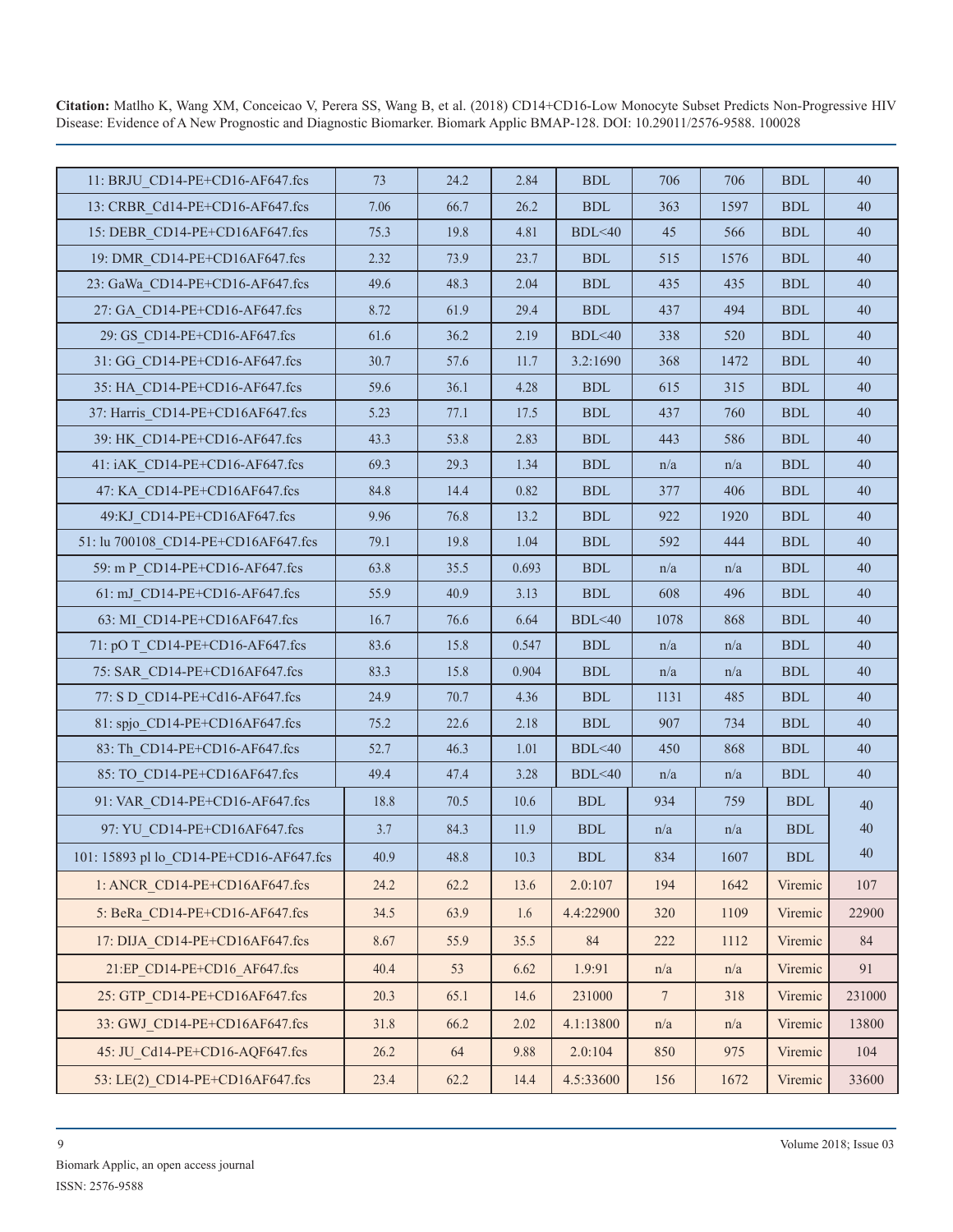| 55: MS_CD14-PE+CD16-AF647.fcs         | 54.6  | 44.5 | 0.92 | 2.1:121        | 597 | 760  | Viremic     | 121  |
|---------------------------------------|-------|------|------|----------------|-----|------|-------------|------|
| 57: mR CD14-PE+CD16-AF647.fcs         | 50.9  | 47.4 | 1.64 | 2.1:120        | 597 | 688  | Viremic     | 120  |
| 67: ok_CD14-PE+CD16AF647.fcs          | 42.9  | 52.8 | 4.29 | 1.6:40         | 520 | 1378 | Viremic     | 40   |
| 87: TK CD14-PE+CD16-AF647.fcs         | 14.4  | 75.2 | 10.4 | 2.3:192        | n/a | n/a  | Viremic     | 192  |
| 95: YF CD14-PE+CD16AF647.fcs          | 56.2  | 42   | 1.82 | 2.1:121        | 235 | 706  | Viremic     | 121  |
| 99: YY_CD14-PE+CD16-AF647.fcs         | 43.4  | 50.6 | 6    | 3.5:2820       | 487 | 502  | Viremic     | 2820 |
| 69: PH CD14-PE+CD16AF647.fcs          | 6.34  | 39.2 | 54.4 | <b>BDL</b>     | 660 | 1200 | <b>LNTP</b> | 40   |
| 79: SD_CD14-PE+CD16AF647.fcs          | 0.226 | 39   | 60.3 | <b>BDL</b>     | 669 | 491  | <b>LNTP</b> | 40   |
| $1: C122_Double + fcs$                | 4.9   | 17.1 | 78   |                | 664 | 920  | <b>LNTP</b> | 40   |
| $3: C13$ Double + fcs                 | 1.14  | 12.5 | 86.3 |                | 760 | 1110 | <b>LNTP</b> | 40   |
| 5: C53 Double + fcs                   | 5.48  | 33   | 61.5 |                | 854 | 900  | <b>LNTP</b> | 40   |
| 7: HIPE_Double + fcs                  | 4.59  | 36   | 59.4 |                | 710 | 1900 | <b>LNTP</b> | 40   |
| 9: S24 Double + fcs                   | 7.8   | 42.7 | 49.5 |                | 590 | 1720 | <b>LNTP</b> | 40   |
| 7: BW_CD14-PE+CD16AF647.fcs           | 4.35  | 19.4 | 76.2 | Normal control |     |      | Negative    |      |
| 43: JO_CD14-PE+CD16-AF647.fcs         | 4.24  | 7.59 | 87.9 |                |     |      | Negative    |      |
| 73: PG 2 retake_CD14-PE+CD16AF647.fcs | 7.45  | 21.2 | 71.2 | normal control |     |      | Negative    |      |
| 93:VC CD14-PE+CD16AF647.fcs           | 3.82  | 11.7 | 84.3 | Normal control |     |      | Negative    |      |